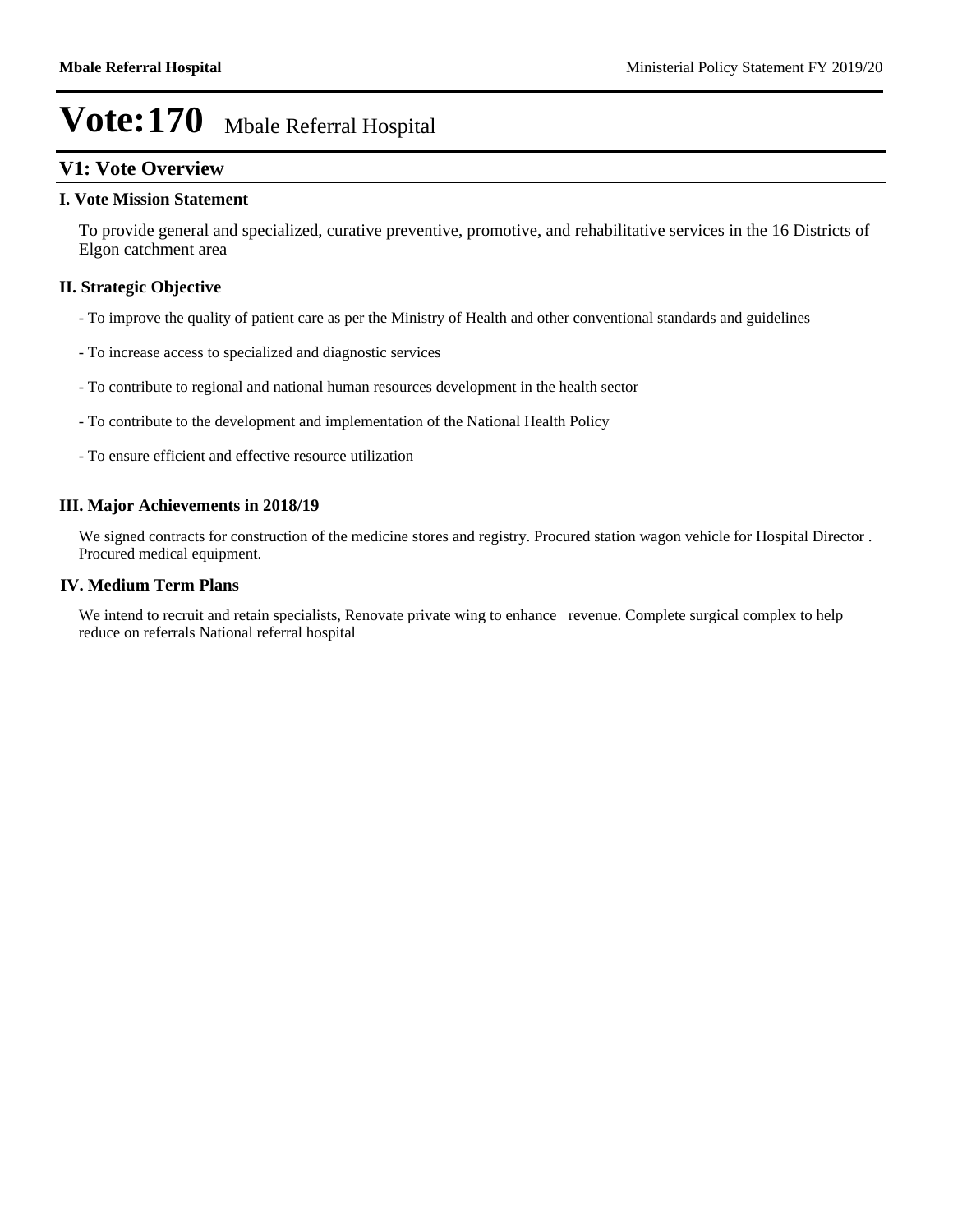# **V. Summary of Past Performance and Medium Term Budget Allocations**

**Table 5.1: Overview of Vote Expenditures (UShs Billion)**

|                  |                                                      |                    |               | 2018/19                                   |         |         | <b>MTEF Budget Projections</b> |         |         |  |
|------------------|------------------------------------------------------|--------------------|---------------|-------------------------------------------|---------|---------|--------------------------------|---------|---------|--|
|                  |                                                      | 2017/18<br>Outturn | <b>Budget</b> | <b>Approved Expenditure</b><br>by End Dec | 2019/20 | 2020/21 | 2021/22                        | 2022/23 | 2023/24 |  |
| <b>Recurrent</b> | Wage                                                 | 3.729              | 6.378         | 2.904                                     | 6.378   | 6.378   | 6.378                          | 6.378   | 6.378   |  |
|                  | Non Wage                                             | 2.956              | 3.576         | 1.577                                     | 4.310   | 4.310   | 4.310                          | 4.310   | 4.310   |  |
| Devt.            | GoU                                                  | 3.057              | 3.058         | 0.025                                     | 3.058   | 3.058   | 3.058                          | 3.058   | 3.058   |  |
|                  | Ext. Fin.                                            | 0.000              | 0.000         | 0.000                                     | 0.000   | 0.000   | 0.000                          | 0.000   | 0.000   |  |
|                  | <b>GoU</b> Total                                     | 9.742              | 13.012        | 4.506                                     | 13.746  | 13.746  | 13.746                         | 13.746  | 13.746  |  |
|                  | <b>Total GoU+Ext Fin (MTEF)</b>                      | 9.742              | 13.012        | 4.506                                     | 13.746  | 13.746  | 13.746                         | 13.746  | 13.746  |  |
|                  | Arrears                                              | 0.698              | 0.006         | 0.000                                     | 0.542   | 0.000   | 0.000                          | 0.000   | 0.000   |  |
|                  | <b>Total Budget</b>                                  | 10.440             | 13.018        | 4.506                                     | 14.288  | 13.746  | 13.746                         | 13.746  | 13.746  |  |
|                  | <b>A.I.A Total</b>                                   | 0.171              | 0.400         | 0.126                                     | 0.000   | 0.000   | 0.000                          | 0.000   | 0.000   |  |
|                  | <b>Grand Total</b>                                   | 10.612             | 13.418        | 4.633                                     | 14.288  | 13.746  | 13.746                         | 13.746  | 13.746  |  |
|                  | <b>Total Vote Budget</b><br><b>Excluding Arrears</b> | 9.914              | 13.412        | 4.633                                     | 13.746  | 13.746  | 13.746                         | 13.746  | 13.746  |  |

# **VI. Budget By Economic Clasification**

**Table V6.1 2018/19 and 2019/20 Budget Allocations by Item**

|                                        |       | 2018/19 Approved Budget |            |              |        | 2019/20 Draft Estimates |              |
|----------------------------------------|-------|-------------------------|------------|--------------|--------|-------------------------|--------------|
| Billion Uganda Shillings               | GoU   | Ext. Fin                | <b>AIA</b> | <b>Total</b> | GoU    | Ext. Fin                | <b>Total</b> |
| <b>Output Class: Outputs Provided</b>  | 9.954 | 0.000                   | 0.400      | 10.354       | 10.688 | 0.000                   | 10.688       |
| 211 Wages and Salaries                 | 6.617 | 0.000                   | 0.160      | 6.777        | 6.765  | 0.000                   | 6.765        |
| 212 Social Contributions               | 0.840 | 0.000                   | 0.000      | 0.840        | 0.986  | 0.000                   | 0.986        |
| 213 Other Employee Costs               | 0.923 | 0.000                   | 0.000      | 0.923        | 0.923  | 0.000                   | 0.923        |
| 221 General Expenses                   | 0.290 | 0.000                   | 0.010      | 0.300        | 0.319  | 0.000                   | 0.319        |
| 222 Communications                     | 0.025 | 0.000                   | 0.000      | 0.025        | 0.025  | 0.000                   | 0.025        |
| 223 Utility and Property Expenses      | 0.467 | 0.000                   | 0.000      | 0.467        | 0.779  | 0.000                   | 0.779        |
| 224 Supplies and Services              | 0.195 | 0.000                   | 0.190      | 0.385        | 0.326  | 0.000                   | 0.326        |
| 225 Professional Services              | 0.010 | 0.000                   | 0.000      | 0.010        | 0.010  | 0.000                   | 0.010        |
| 227 Travel and Transport               | 0.224 | 0.000                   | 0.010      | 0.234        | 0.248  | 0.000                   | 0.248        |
| 228 Maintenance                        | 0.362 | 0.000                   | 0.030      | 0.392        | 0.308  | 0.000                   | 0.308        |
| <b>Output Class: Capital Purchases</b> | 3.058 | 0.000                   | 0.000      | 3.058        | 3.058  | 0.000                   | 3.058        |
| <b>312 FIXED ASSETS</b>                | 3.058 | 0.000                   | 0.000      | 3.058        | 3.058  | 0.000                   | 3.058        |
| <b>Output Class: Arrears</b>           | 0.006 | 0.000                   | 0.000      | 0.006        | 0.542  | 0.000                   | 0.542        |
| 321 DOMESTIC                           | 0.006 | 0.000                   | 0.000      | 0.006        | 0.542  | 0.000                   | 0.542        |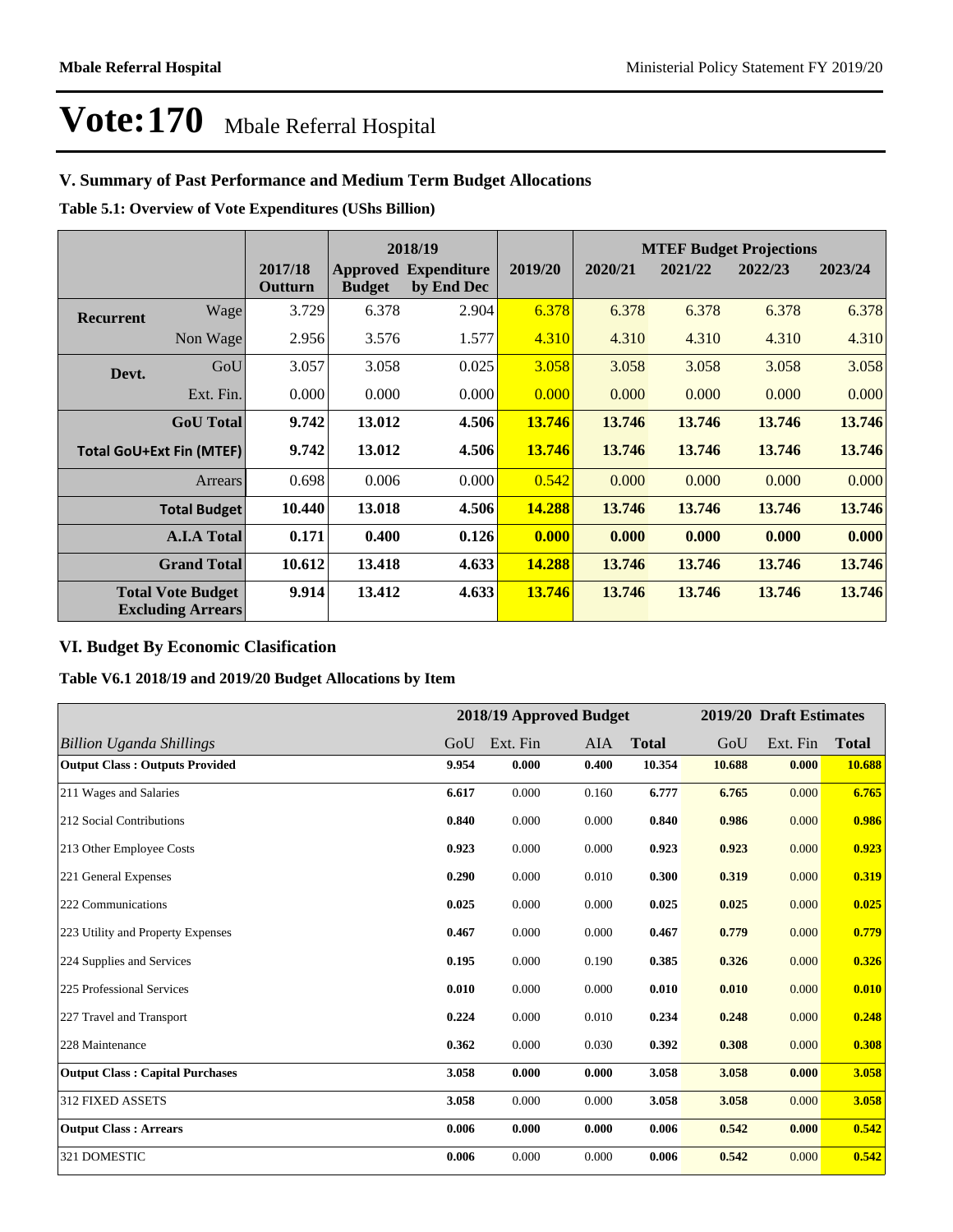| <b>Grand Total:</b>            | 13.018 | 0.000 | 0.400 | 13.418 | 14.288 | 0.000 | 14.288 |
|--------------------------------|--------|-------|-------|--------|--------|-------|--------|
| <b>Total excluding Arrears</b> | 13.012 | 0.000 | 0.400 | 13.412 | 13.746 | 0.000 | 13.746 |

# **VII. Budget By Programme And Subprogramme**

## **Table V7.1: Past Expenditure Outturns and Medium Term Projections by Programme and SubProgramme**

| Billion Uganda shillings                                 |                       | FY 2018/19                |                                   |                                             | <b>Medium Term Projections</b> |         |         |         |
|----------------------------------------------------------|-----------------------|---------------------------|-----------------------------------|---------------------------------------------|--------------------------------|---------|---------|---------|
|                                                          | FY 2017/18<br>Outturn | Approved<br><b>Budget</b> | <b>Spent By</b><br><b>End Dec</b> | 2019-20<br><b>Proposed</b><br><b>Budget</b> | 2020-21                        | 2021-22 | 2022-23 | 2023-24 |
| 56 Regional Referral Hospital Services                   | 10.612                | 13.418                    | 4.633                             | 14.288                                      | 13.746                         | 13.746  | 13.746  | 13.746  |
| 01 Mbale Referral Hospital Services                      | 7.185                 | 9.984                     | 4.499                             | 10.854                                      | 10.688                         | 10.688  | 10.688  | 10.688  |
| 02 Mbale Referral Hospital Internal Audit                | 0.020                 | 0.015                     | 0.007                             | 0.015                                       | 0.000                          | 0.000   | 0.000   | 0.000   |
| 03 Mbale Regional Maintenance                            | 0.349                 | 0.361                     | 0.102                             | 0.361                                       | 0.000                          | 0.000   | 0.000   | 0.000   |
| 1004 Mbale Rehabilitation Referral Hospital              | 2.000                 | 2.000                     | 0.000                             | 2.000                                       | 2.000                          | 2.000   | 2.000   | 2.000   |
| 1478 Institutional Support to Mbale Regional<br>Hospital | 1.058                 | 1.058                     | 0.025                             | 1.058                                       | 1.058                          | 1.058   | 1.058   | 1.058   |
| <b>Total for the Vote</b>                                | 10.612                | 13.418                    | 4.633                             | 14.288                                      | 13.746                         | 13.746  | 13.746  | 13.746  |
| <b>Total Excluding Arrears</b>                           | 9.914                 | 13.412                    | 4.633                             | 13.746                                      | 13.746                         | 13.746  | 13.746  | 13.746  |

### **VIII. Programme Performance and Medium Term Plans**

#### **Table V8.1: Programme Outcome and Outcome Indicators ( Only applicable for FY 2019/20)**

| <b>Programme:</b>                                                  | 56 Regional Referral Hospital Services                                                        |  |  |                            |         |            |  |  |
|--------------------------------------------------------------------|-----------------------------------------------------------------------------------------------|--|--|----------------------------|---------|------------|--|--|
| :                                                                  | <b>Programme Objective</b> To enhance accessibility to quality health services in the region. |  |  |                            |         |            |  |  |
| <b>Responsible Officer:</b>                                        | Hospital Director, DR. EMMANUEL TUGAINEYO ITUUZA                                              |  |  |                            |         |            |  |  |
|                                                                    | <b>Programme Outcome:</b> Quality and accessible health services                              |  |  |                            |         |            |  |  |
|                                                                    | Sector Outcomes contributed to by the Programme Outcome                                       |  |  |                            |         |            |  |  |
| 1. Improved quality of life at all levels                          |                                                                                               |  |  |                            |         |            |  |  |
|                                                                    |                                                                                               |  |  | <b>Performance Targets</b> |         |            |  |  |
| <b>Outcome Indicators</b>                                          |                                                                                               |  |  | 2019/20                    | 2020/21 | 2021/22    |  |  |
| Projection<br><b>Baseline</b><br><b>Target</b><br><b>Base year</b> |                                                                                               |  |  |                            |         | Projection |  |  |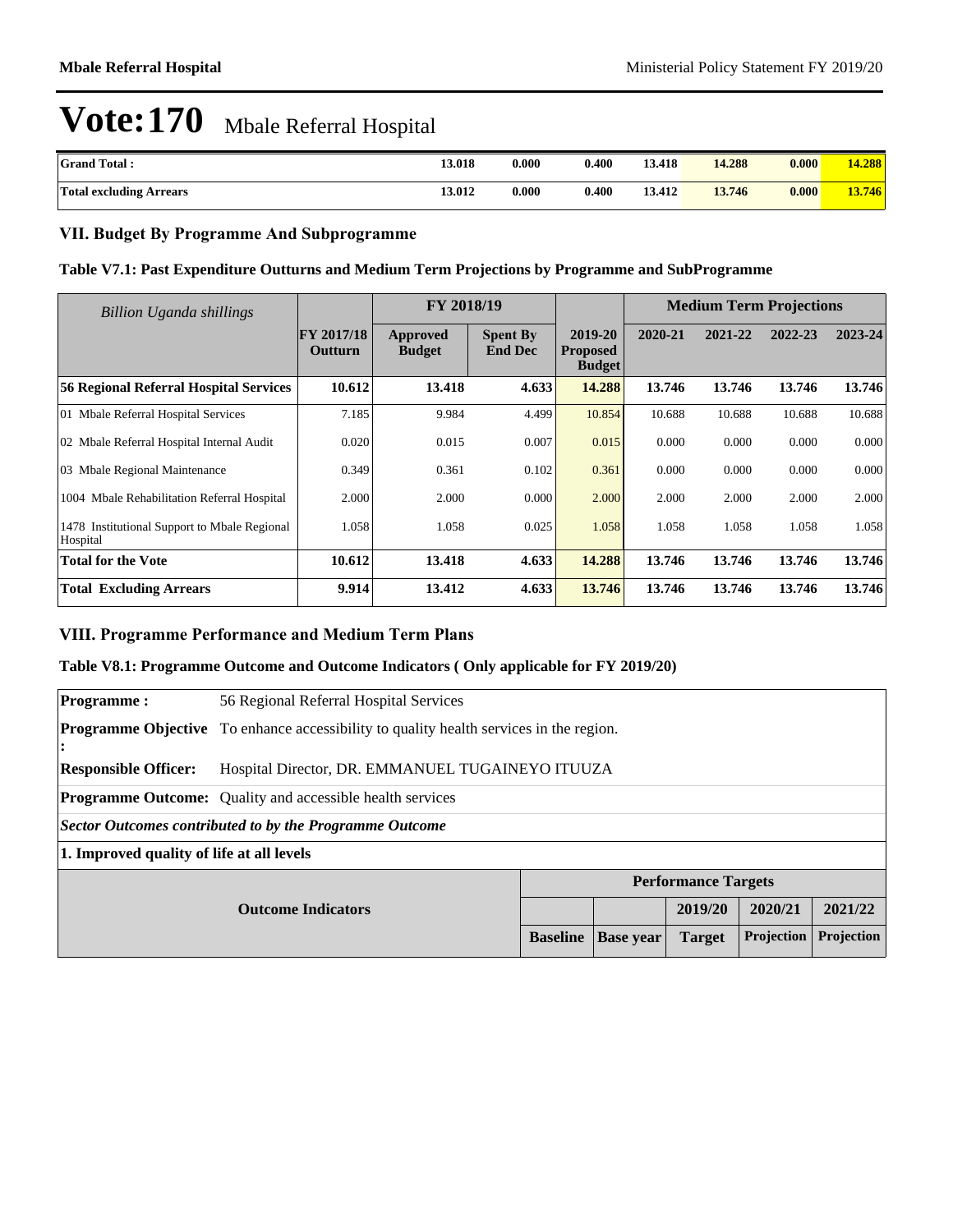| • % increase of specialised clinic outpatients attendances    | 5%                                                                              | 5%                                                                | 5%                                                                |
|---------------------------------------------------------------|---------------------------------------------------------------------------------|-------------------------------------------------------------------|-------------------------------------------------------------------|
| <b>SubProgramme: 01 Mbale Referral Hospital Services</b>      |                                                                                 |                                                                   |                                                                   |
| <b>Output: 01 inpatients services</b>                         |                                                                                 |                                                                   |                                                                   |
| No. of in-patients (Admissions)                               | 52,000                                                                          | 52,000                                                            | 52,000                                                            |
| Average Length of Stay (ALOS) - days                          | 3                                                                               | 3                                                                 | 3                                                                 |
| Bed Occupancy Rate (BOR)                                      | 85                                                                              | 85                                                                | 85                                                                |
| Number of Major Operations (including Ceasarian se            | <b>16,000</b>                                                                   | 16,000                                                            | 16,000                                                            |
| <b>Output: 02 Outpatient services</b>                         |                                                                                 |                                                                   |                                                                   |
| No. of general outpatients attended to                        | 88,000                                                                          | 88,000                                                            | 88,000                                                            |
| No. of specialised outpatients attended to                    | 22,000                                                                          | 22,000                                                            | 22,000                                                            |
| Referral cases in                                             | 1,200                                                                           | 1,200                                                             | 1,200                                                             |
| <b>Output: 04 Diagnostic services</b>                         |                                                                                 |                                                                   |                                                                   |
| No. of laboratory tests carried out                           | 150,000                                                                         | 150,000                                                           | 150,000                                                           |
| No. of patient xrays (imaging) taken                          | 7,200                                                                           | 7,200                                                             | 7,200                                                             |
| Number of Ultra Sound Scans                                   | 7,200                                                                           | 7,200                                                             | 7,200                                                             |
| <b>Output: 05 Hospital Management and support services</b>    |                                                                                 |                                                                   |                                                                   |
| Assets register updated on a quarterly basis                  | $\overline{\mathbf{4}}$                                                         | 4                                                                 |                                                                   |
| Timely payment of salaries and pensions by the 2              | salaries<br>paid by<br>28th of                                                  | salaries to<br>be paid by<br>28th of                              | Salaries<br>paid by<br>28th of                                    |
| Timely submission of quarterly financial/activity             | every<br>month<br><b>prepare and</b><br>submit 4<br><b>quarterly</b><br>reports | every<br>month<br>prepare<br>and submit<br>4 quarterly<br>reports | every<br>month<br>prepare and<br>submit 4<br>quarterly<br>reports |
| <b>Output: 06 Prevention and rehabilitation services</b>      |                                                                                 |                                                                   |                                                                   |
| No. of antenatal cases (All attendances)                      | 5,600                                                                           | 56,000                                                            | 56,000                                                            |
| No. of children immunised (All immunizations)                 | 14,000                                                                          | 14,000                                                            | 14,000                                                            |
| No. of family planning users attended to (New and Old)        | 1,600                                                                           | 1,600                                                             | 1,600                                                             |
| Number of ANC Visits (All visits)                             | 48,800                                                                          | 48,800                                                            | 48,800                                                            |
| Percentage of HIV positive pregnant women not on H            | 5%                                                                              | 5%                                                                | 5%                                                                |
| <b>Output: 07 Immunisation Services</b>                       |                                                                                 |                                                                   |                                                                   |
| Number of Childhood Vaccinations given (All contac            | 33,220                                                                          | 33,220                                                            | 33,220                                                            |
| SubProgramme: 1004 Mbale Rehabilitation Referral Hospital     |                                                                                 |                                                                   |                                                                   |
| Output: 83 OPD and other ward construction and rehabilitation |                                                                                 |                                                                   |                                                                   |
| No. of OPD wards constructed                                  | $\overline{2}$                                                                  |                                                                   |                                                                   |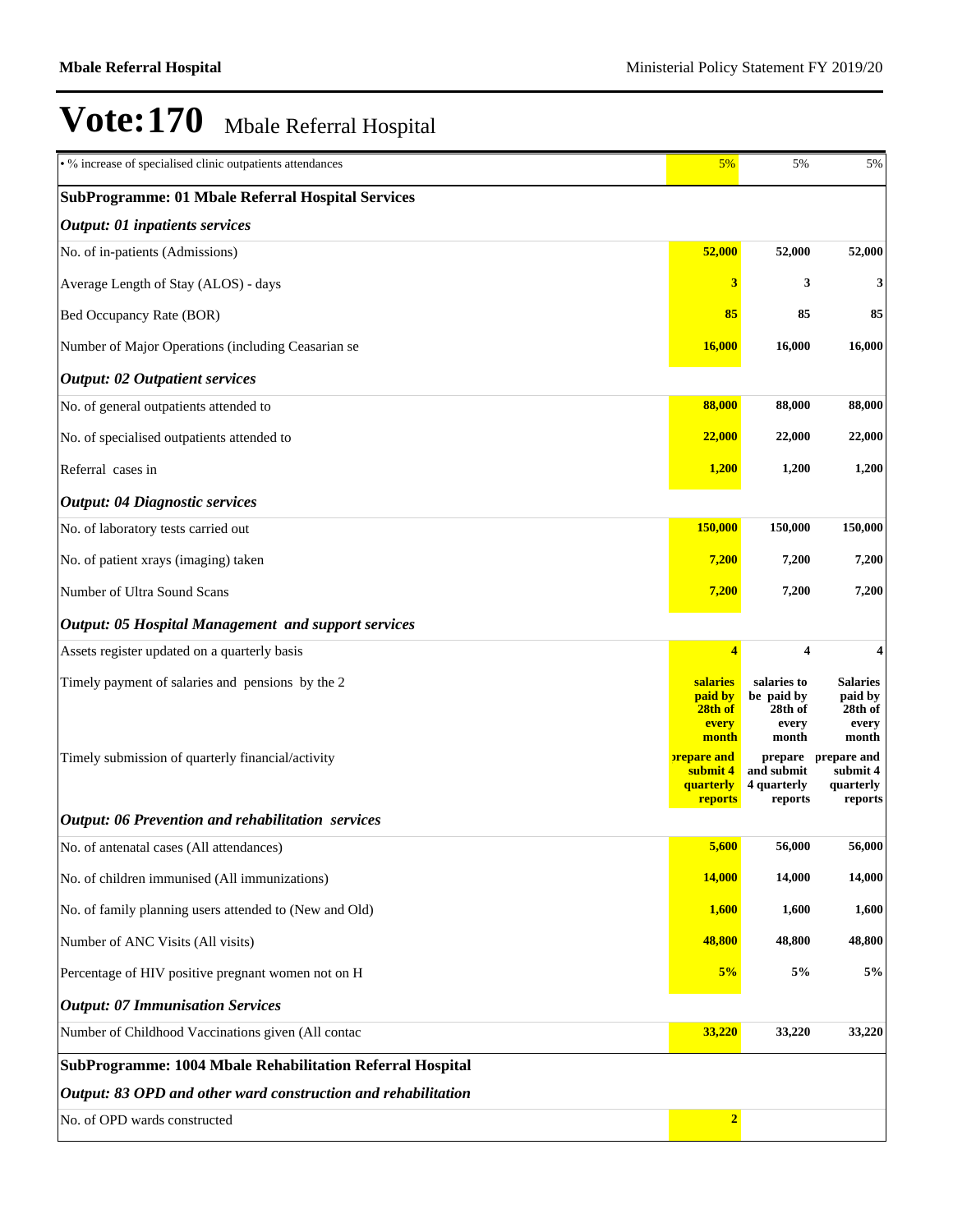## **IX. Major Capital Investments And Changes In Resource Allocation**

#### **Table 9.1: Major Capital Investment (Capital Purchases outputs over 0.5Billion)**

| FY 2018/19                                                                                                                                                                                                                                   | FY 2019/20     |                                                                                                                                                                                                                      |                                                                                                          |  |  |
|----------------------------------------------------------------------------------------------------------------------------------------------------------------------------------------------------------------------------------------------|----------------|----------------------------------------------------------------------------------------------------------------------------------------------------------------------------------------------------------------------|----------------------------------------------------------------------------------------------------------|--|--|
| <b>Appr. Budget and Planned Outputs</b>                                                                                                                                                                                                      |                | <b>Expenditures and Achievements by</b><br>end Dec                                                                                                                                                                   | <b>Proposed Budget and Planned</b><br><b>Outputs</b>                                                     |  |  |
| Vote 170 Mbale Referral Hospital                                                                                                                                                                                                             |                |                                                                                                                                                                                                                      |                                                                                                          |  |  |
| Program: 08 56 Regional Referral Hospital Services                                                                                                                                                                                           |                |                                                                                                                                                                                                                      |                                                                                                          |  |  |
| Development Project: 1004 Mbale Rehabilitation Referral Hospital                                                                                                                                                                             |                |                                                                                                                                                                                                                      |                                                                                                          |  |  |
| Output: 08 56 83 OPD and other ward construction and rehabilitation                                                                                                                                                                          |                |                                                                                                                                                                                                                      |                                                                                                          |  |  |
| Continue with construction of phase two of the surgical ward project performance is still at 25.2%.<br>complex, The project is on going. The funding of 2bn<br>shillings shall increase works from 25% to 35% of the project.                |                |                                                                                                                                                                                                                      | 2nd floor suspended slab done. flame for columns<br>done. Casting for third floor slab done              |  |  |
| <b>Total Output Cost(Ushs Thousand)</b>                                                                                                                                                                                                      | 2,000,000      | $\bf{0}$                                                                                                                                                                                                             | 2,000,000                                                                                                |  |  |
| Gou Dev't:                                                                                                                                                                                                                                   | 2,000,000      | $\Omega$                                                                                                                                                                                                             | 2,000,000                                                                                                |  |  |
| Ext Fin:                                                                                                                                                                                                                                     | $\overline{0}$ | $\Omega$                                                                                                                                                                                                             |                                                                                                          |  |  |
| A.I.A:                                                                                                                                                                                                                                       | $\mathbf{0}$   | $\Omega$                                                                                                                                                                                                             | $\overline{0}$                                                                                           |  |  |
| Development Project : 1478 Institutional Support to Mbale Regional Hospital                                                                                                                                                                  |                |                                                                                                                                                                                                                      |                                                                                                          |  |  |
| Output: 08 56 80 Hospital Construction/rehabilitation                                                                                                                                                                                        |                |                                                                                                                                                                                                                      |                                                                                                          |  |  |
| Stores renovated, medical registry constructed, vehicle<br>procured, and medical equipment procured<br>Stores to be renovated, medical registry to be constructed,<br>vehicle to be procured, and medical equipment procured to<br>procured. |                | Contract committee evaluated bids, award of<br>the bidder forwarded to solicitor general for<br>approval<br>Contract committee evaluated bids, award of<br>the bidder forwarded to solicitor general for<br>approval | Asbestos sheets replaced on 20 Units of staff<br>quarters. Stores and registry completed and<br>equipped |  |  |
| <b>Total Output Cost(Ushs Thousand)</b>                                                                                                                                                                                                      | 1,058,000      | 25,040                                                                                                                                                                                                               | 550,000                                                                                                  |  |  |
| Gou Dev't:                                                                                                                                                                                                                                   | 1,058,000      | 25,040                                                                                                                                                                                                               | 550,000                                                                                                  |  |  |
| Ext Fin:                                                                                                                                                                                                                                     | $\theta$       | $\Omega$                                                                                                                                                                                                             |                                                                                                          |  |  |
| A.I.A.                                                                                                                                                                                                                                       | $\theta$       | $\Omega$                                                                                                                                                                                                             | $\overline{0}$                                                                                           |  |  |

#### **X. Vote Challenges and Plans To Improve Performance**

#### **Vote Challenges**

Poor performance by the contractor of the surgical complex leading to no absorption of the allocated funds. High utility costs especially UMEME. , water shortage especially during the dry season , Insufficient Staff accommodation , Under staffing especially specialized cadres and old infrastructure which leads to high maintenance costs.

#### **Plans to improve Vote Performance**

 Training in different medical specialization, carry out outreaches to lower health facilities to reduce referrals . Water harvesting to reduce on utility costs. Improve on revenue generation. Installation of solar systems to mitigate high costs of power.

#### **XI Off Budget Support**

#### **Table 11.1 Off-Budget Support by Sub-Programme**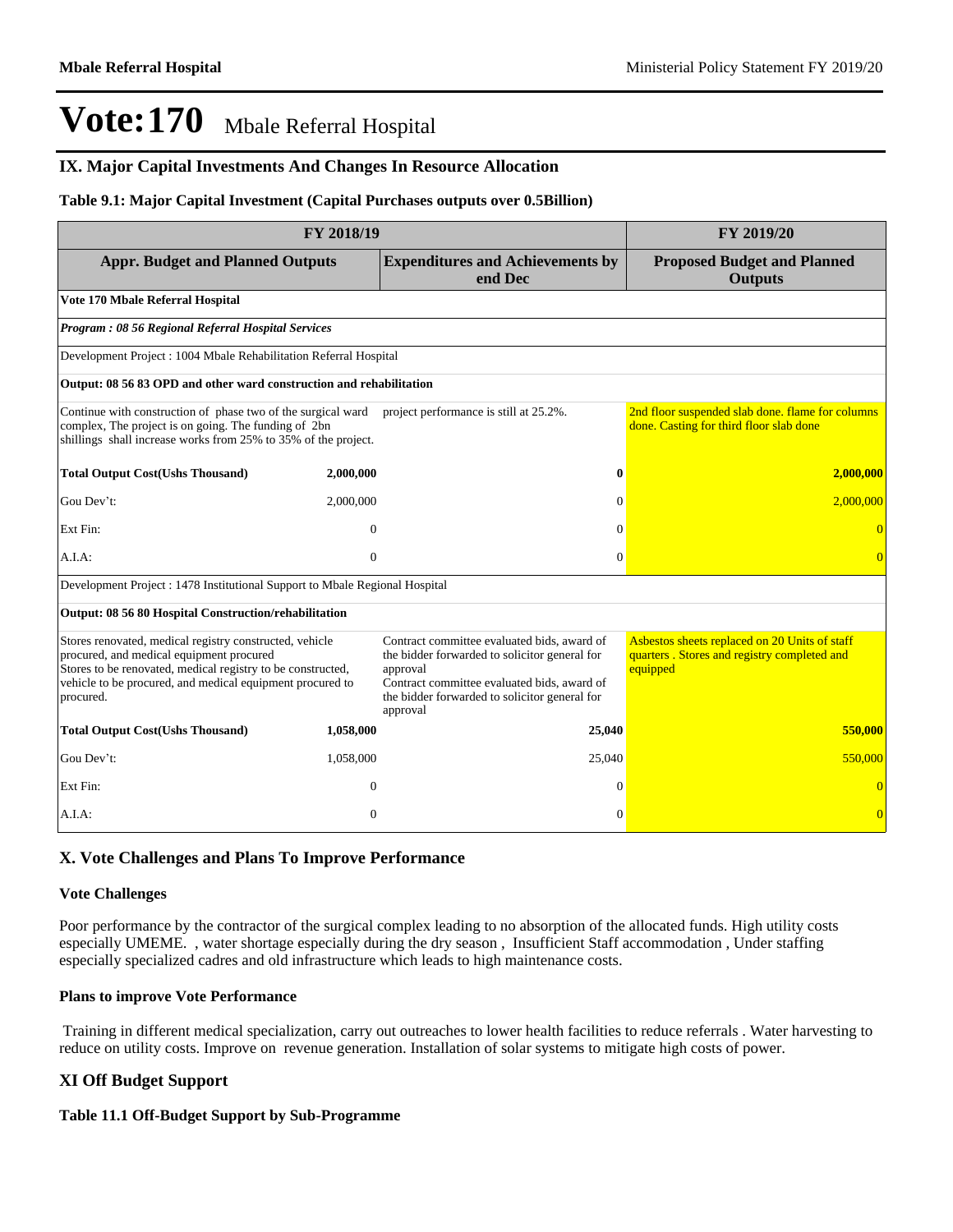| Billion Uganda Shillings                                  | 2018/19 Approved<br><b>Budget</b> | 2019/20 Draft<br><b>Estimates</b> |
|-----------------------------------------------------------|-----------------------------------|-----------------------------------|
| <b>Programme 0856 Regional Referral Hospital Services</b> | 0.00                              | 2.00                              |
| <b>Recurrent Budget Estimates</b>                         |                                   |                                   |
| 01 Mbale Referral Hospital Services                       | 0.00                              | 2.00                              |
| $ 436\text{-}Global Fund$ for HIV, TB & Malaria           | 0.00                              | 2.00                              |
| <b>Total for Vote</b>                                     | 0.00                              | 2.00                              |

# **XII. Vote Cross Cutting Policy And Other Budgetary Issues**

### **Table 12.1: Cross- Cutting Policy Issues**

| <b>Issue Type:</b>                  | <b>HIV/AIDS</b>                                                                                                                                                                         |
|-------------------------------------|-----------------------------------------------------------------------------------------------------------------------------------------------------------------------------------------|
| Objective:                          | Increase the number of people tested and started on treatment using community approach                                                                                                  |
| <b>Issue of Concern:</b>            | To increase number of people tested and enrolled on treatment program                                                                                                                   |
| <b>Planned Interventions:</b>       | Moving to community to carry out awareness, testing and enrollment on treatment.                                                                                                        |
| <b>Budget Allocation (Billion):</b> | 0.100                                                                                                                                                                                   |
| <b>Performance Indicators:</b>      | clients tested                                                                                                                                                                          |
| <b>Issue Type:</b>                  | Gender                                                                                                                                                                                  |
| Objective:                          | Strengthen adolescent health services, Encourage couple involvement in ANC services. Introduce<br>breast feeding corner for the staff. Future construction to integrate routes for PWDs |
| <b>Issue of Concern:</b>            | Strengthening adolescent services, Encourage couple involvement in F.P, ANC services. Introduce<br>breast feeding corner for staff and creating user friendly services for PWDs         |
| <b>Planned Interventions:</b>       | Through Radio talks, engaging religious leaders and political heads, secure contract for putting<br>breast feeding corner                                                               |
| <b>Budget Allocation (Billion):</b> | 0.030                                                                                                                                                                                   |
| <b>Performance Indicators:</b>      | Radio talks done and breast feeding corner established                                                                                                                                  |

## **XIII. Personnel Information**

#### **Table 13.1 Staff Establishment Analysis**

| <b>Title</b>                     | <b>Salary Scale</b> | <b>Number Of Approved Positions</b> | <b>Number Of Filled Positions</b> |
|----------------------------------|---------------------|-------------------------------------|-----------------------------------|
| Consultant Paediatrician         | U <sub>1</sub>      |                                     | $\overline{0}$                    |
| Sen. Consultant Surgeon          | U <sub>1</sub>      |                                     | $\theta$                          |
| Sen.Consultant Physician         | U1                  |                                     | $\bf{0}$                          |
| Princ. Anaesthetic Officer       | U <sub>3</sub>      |                                     | $\left($                          |
| Principal Clinical Officer       | U <sub>3</sub>      |                                     | $\overline{2}$                    |
| Principal Nursing Officer        | $U3(Med-2)$         |                                     | $\Omega$                          |
| Princ. Psychiatric Clin. Officer | U <sub>4</sub>      |                                     | $\theta$                          |
| Sen. Anaesthetic Officer         | U <sub>4</sub>      |                                     | $\overline{2}$                    |
| Pharmacist                       | $U4(Med-1)$         |                                     | $\theta$                          |
| Medical Officer                  | U4U                 | 20                                  | 14                                |